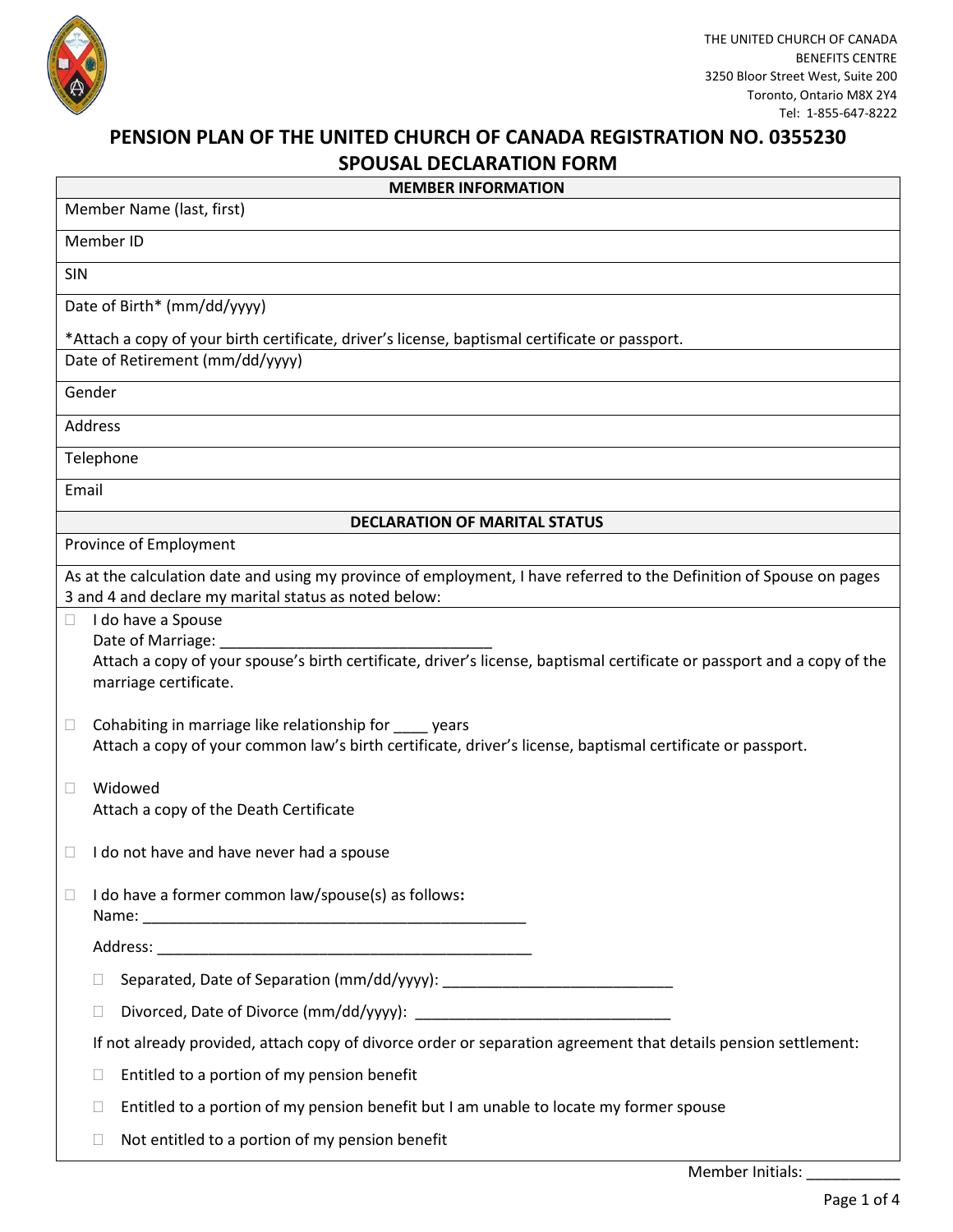| Note that the Pension Plan may require the member/common law/former spouse to complete supplementary     |      |  |  |
|----------------------------------------------------------------------------------------------------------|------|--|--|
| documentation if a divorce order or separation agreement is not provided.                                |      |  |  |
| I declare that the information I have provided on this Spousal Declaration Form to be true and accurate. |      |  |  |
| <b>Member's Signature</b>                                                                                | Date |  |  |
|                                                                                                          |      |  |  |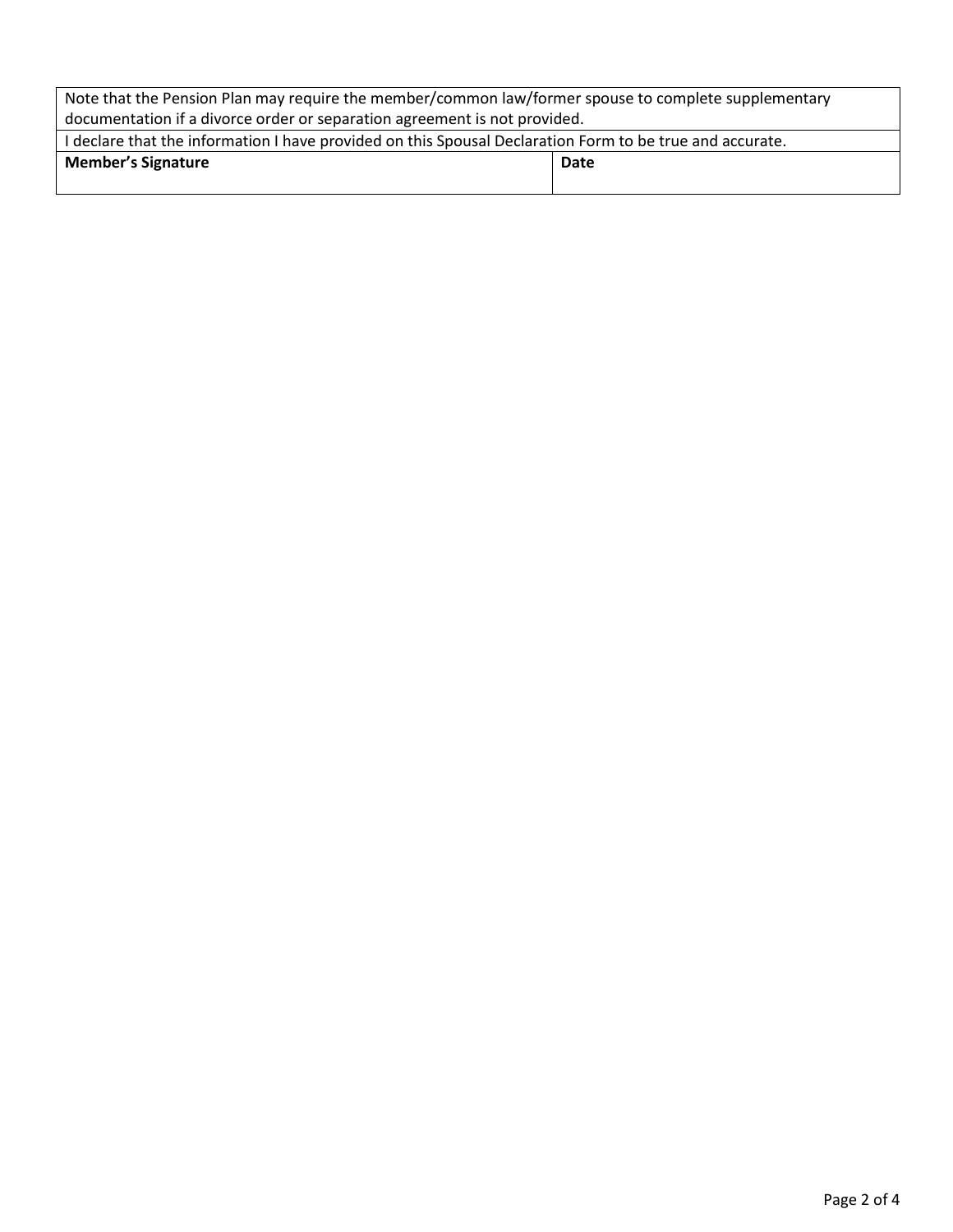**ALBERTA** the word "Spouse" is the person who, at the date of determination:

- (i) is married to the Member and has not been living separate and apart from the Member for 3 or more consecutive years, or
- (ii) if sub-clause (i) does not apply, a person who has lived with that other person in a conjugal relationship
	- a) for a continuous period of at least 3 years, or
	- b) of some permanence, if there is a child of the relationship by birth or adoption,

or shall mean such other definition as prescribed in the Alberta Employment Pension Plans Act as amended from time to time.

## **BRITISH COLUMBIA** the word "Spouse" is the person who, at the date of determination:

(i) is married to the Member and has not been living separate and apart from the Member for longer than the 2 year period, (ii) OR, if the above does not apply:

(iii) is living with the Member in a marriage-like relationship, including a marriage-like relationship between persons of the same gender, for at least 2 consecutive years;

or shall mean such other definition as prescribed in the Pension Benefits Standards Act of British Columbia as amended from time to time.

**MANITOBA** the meaning of the word "Spouse" and "Common-Law Partner" is the person who, at the date of determination:

- (i) is married to the Member, or
- (ii) with the Member, registered a common-law relationship under The Vital Statistics Act, or

(iii) not being married to the Member, cohabited with the Member in a conjugal relationship

a) for a period of at least three years, if either of them is married, or

b) for a period of at least one year, if neither of them is married. unless immediately prior to the relevant time, the Member is living separate and apart by reason of a breakdown of their relationship, or shall mean such other definition as prescribed in the Manitoba Pension Benefits Act as amended from time to time.

**NEWFOUNDLAND** the meaning of the word "Spouse" is, the person who, at the date of determination:

- (i) not being married to the Member and
	- a) not being prevented by law from marrying the Member, has cohabited continuously with the Member in a conjugal relationship for a period of not less than one year, or
	- b) being prevented by law from marrying the Member, has cohabited continuously with the Member in a conjugal relationship for a period of not less than 3 years, or

(ii) if there is no person described in subparagraph (i)

- a) is married to the Member,
- b) is married to the Member by a marriage that is voidable and has not been voided by a judgment of nullity; or
- c) has gone through a form of marriage with the Member, in good faith, that is void and is cohabiting or has cohabited with the

Member within the preceding year,

or shall mean such other definition as prescribed in the Newfoundland and Labrador Pension Benefits Act as amended from time to time.

## **NOVA SCOTIA** the meaning of the words "Spouse" and "Common-Law Partner" is, the person who, at the date of determination:

(i) is married to the Member,

- (ii) is married to the Member by a marriage that is voidable and has not been annulled by a declaration of nullity,
- (iii) has gone through a form of marriage with the Member, in good faith, that is void and are cohabiting or, where they have ceased to cohabit, have cohabited within the twelve-month period,

(iv) are domestic partners within the meaning of the Vital Statistics Act, or

(v) not being married to each other, cohabited in a conjugal relationship with each other